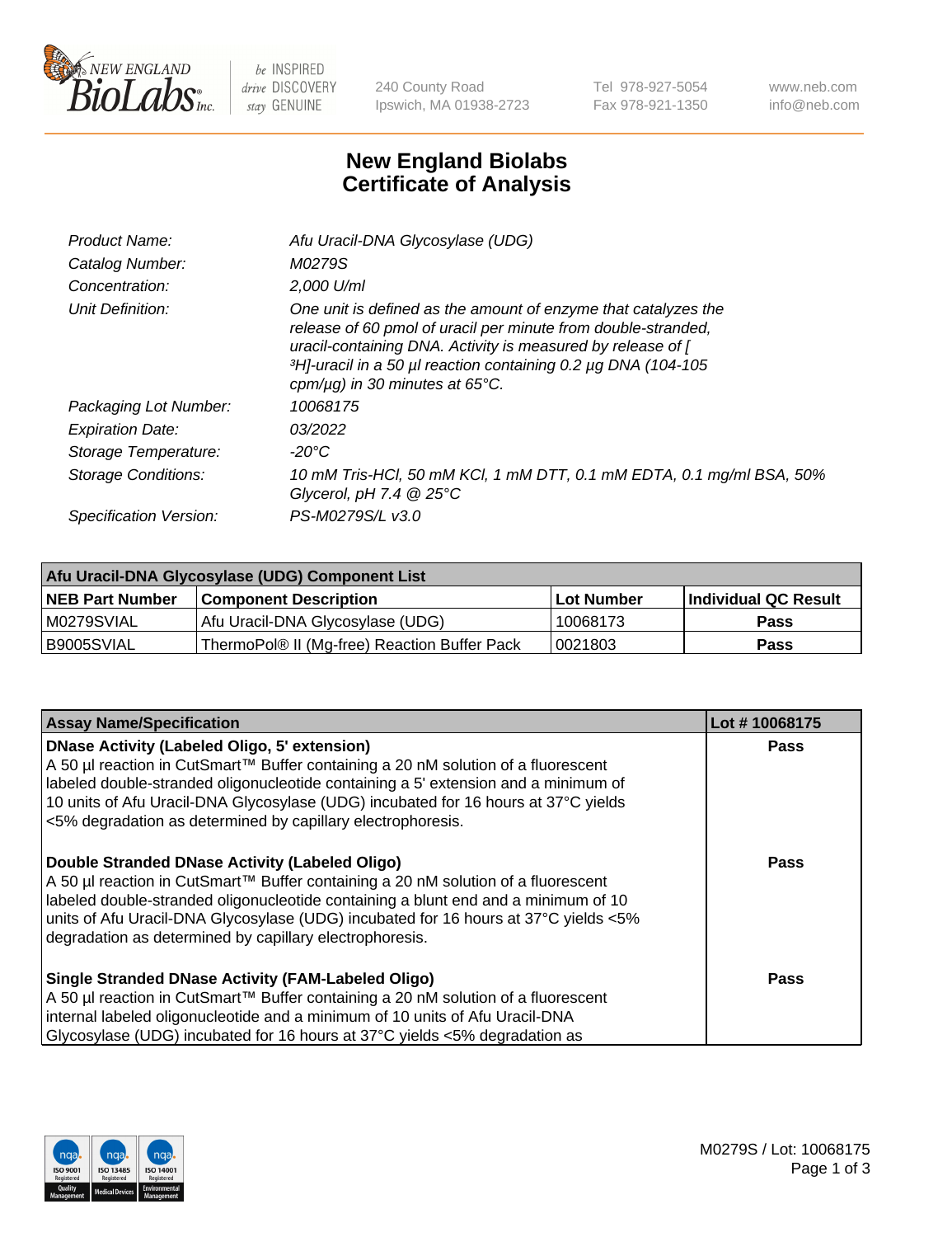

be INSPIRED drive DISCOVERY stay GENUINE

240 County Road Ipswich, MA 01938-2723 Tel 978-927-5054 Fax 978-921-1350

www.neb.com info@neb.com

| <b>Assay Name/Specification</b>                                                                                                                                                                                                                                                                                                                                                                                         | Lot #10068175 |
|-------------------------------------------------------------------------------------------------------------------------------------------------------------------------------------------------------------------------------------------------------------------------------------------------------------------------------------------------------------------------------------------------------------------------|---------------|
| determined by capillary electrophoresis.                                                                                                                                                                                                                                                                                                                                                                                |               |
| <b>RNase Activity (Extended Digestion)</b><br>A 10 µl reaction in NEBuffer 4 containing 40 ng of a 300 base single stranded RNA<br>and a minimum of 2 units of Afu Uracil-DNA Glycosylase (UDG) is incubated at 37°C.<br>After incubation for 16 hours, >90% of the substrate RNA remains intact as<br>determined by gel electrophoresis using polyacrylamide gel electrophoresis<br>detection.                         | <b>Pass</b>   |
| <b>Protein Purity Assay (SDS-PAGE)</b><br>Afu Uracil-DNA Glycosylase (UDG) is ≥ 95% pure as determined by SDS-PAGE analysis<br>using Coomassie Blue detection.                                                                                                                                                                                                                                                          | Pass          |
| <b>Protein Concentration (A280/NanoDrop)</b><br>The concentration of Afu Uracil-DNA Glycosylase (UDG) is 0.027 mg/ml +/- 10% as<br>determined by UV absorption at 280 nm. Protein concentration is determined by the<br>Pace method using the extinction coefficient of 16,110 and molecular weight of<br>22,720 daltons for Afu Uracil-DNA Glycosylase (UDG) (Pace, C.N. et al. (1995)<br>Protein Sci., 4, 2411-2423). | Pass          |
| <b>Non-Specific DNase Activity (16 Hour)</b><br>A 50 ul reaction in ThermoPol Reaction Buffer containing 1 ug of Lambda DNA and a<br>minimum of 50 units of Afu Uracil-DNA Glycosylase (UDG) incubated for 16 hours at<br>65°C results in a DNA pattern free of detectable nuclease degradation as determined<br>by agarose gel electrophoresis.                                                                        | Pass          |
| <b>Endonuclease Activity (Nicking)</b><br>A 50 ul reaction in ThermoPol Reaction Buffer containing 1 ug of supercoiled PhiX174<br>DNA and a minimum of 4 units of Afu Uracil-DNA Glycosylase (UDG) incubated for 4<br>hours at 65°C results in <20% conversion to the nicked form as determined by agarose<br>gel electrophoresis.                                                                                      | <b>Pass</b>   |
| <b>Exonuclease Activity (Radioactivity Release)</b><br>A 50 µl reaction in ThermoPol Reaction Buffer containing 1 µg of a mixture of single<br>and double-stranded [3H] E. coli DNA and a minimum of 50 units of Afu Uracil-DNA<br>Glycosylase (UDG) incubated for 4 hours at 65°C releases <0.1% of the total<br>radioactivity.                                                                                        | <b>Pass</b>   |
| <b>DNase Activity (Labeled Oligo, 3' extension)</b><br>A 50 µl reaction in CutSmart™ Buffer containing a 20 nM solution of a fluorescent<br>labeled double-stranded oligonucleotide containing a 3' extension and a minimum of<br>10 units of Afu Uracil-DNA Glycosylase (UDG) incubated for 16 hours at 37°C yields<br><5% degradation as determined by capillary electrophoresis.                                     | Pass          |